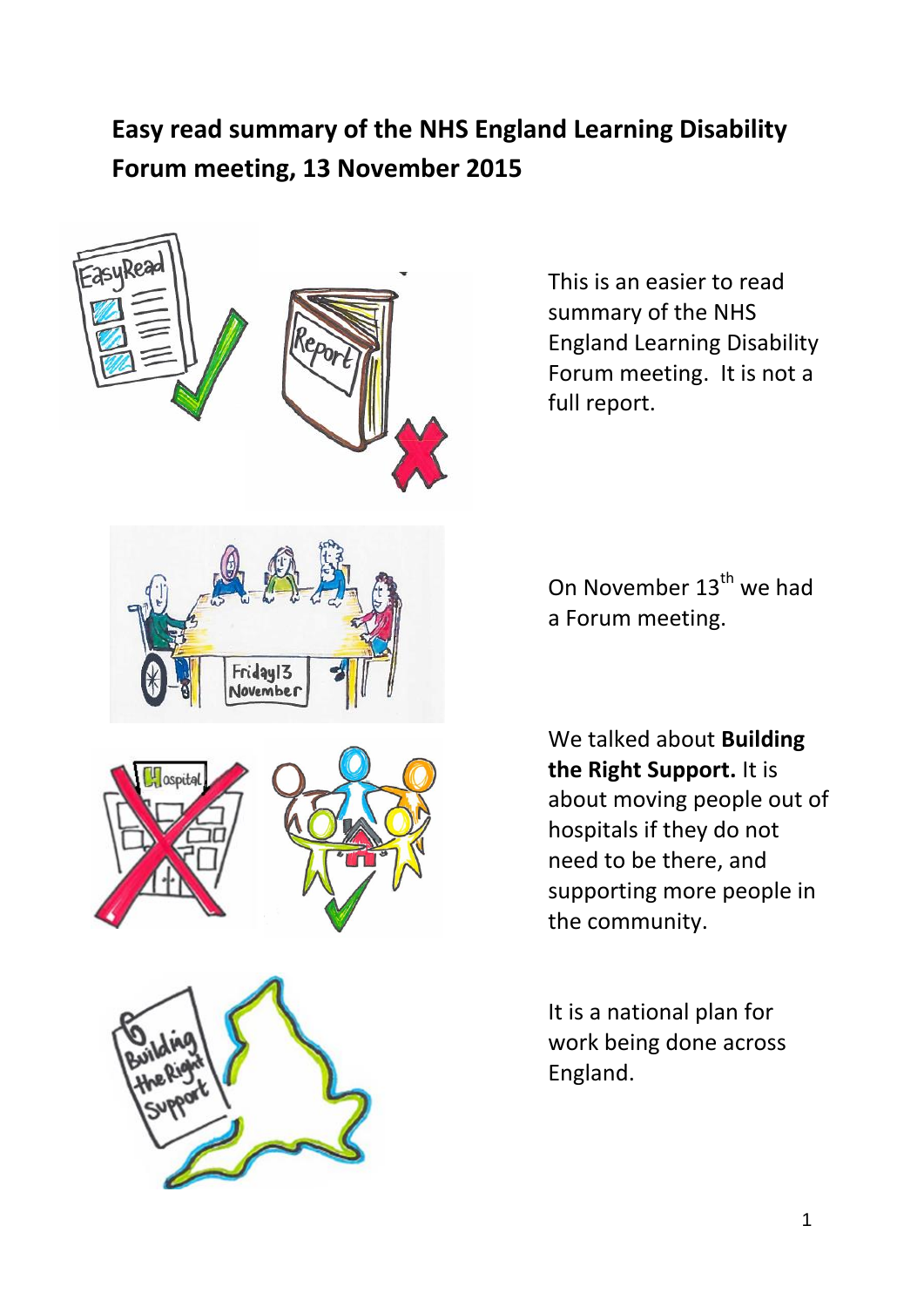



People told us

- T**he support people get must be planned**. A good care plan would avoid the need to move a person away from their home.
- They want **a choice of good quality services** available in the community.

• Plans should be person-centred. Person-centred care means the right care for what each person needs.







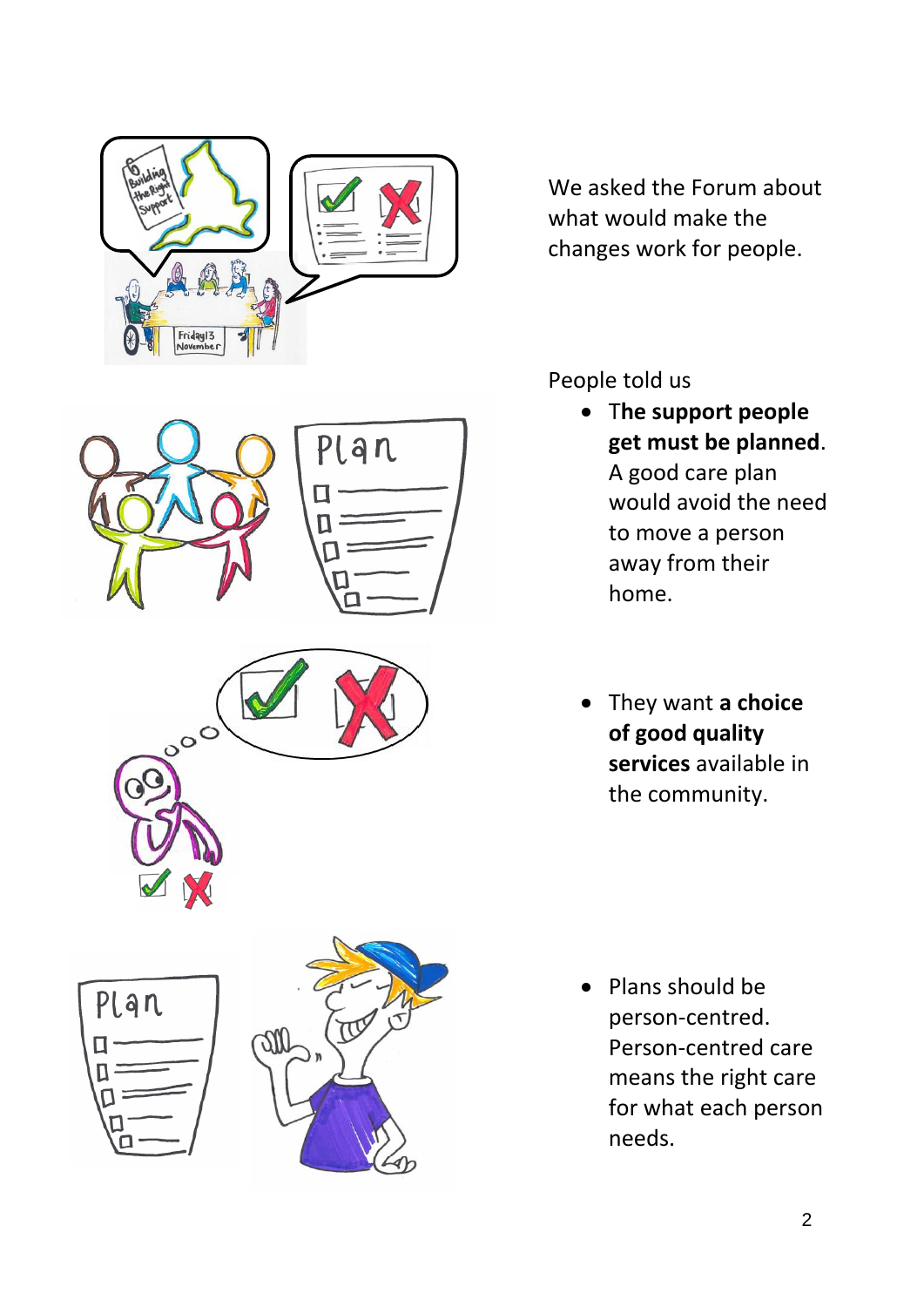

**ZasyRead** 

- There must be **support for families and carers** so that they can have a family life which is as normal as it can be.
- **Families and carers must have a chance to be involved and listened to** because they have lots of knowledge and experience.

**We talked about easy read.** People told us what they think makes good easy read information.



We also talked about **how NHS England communicates.**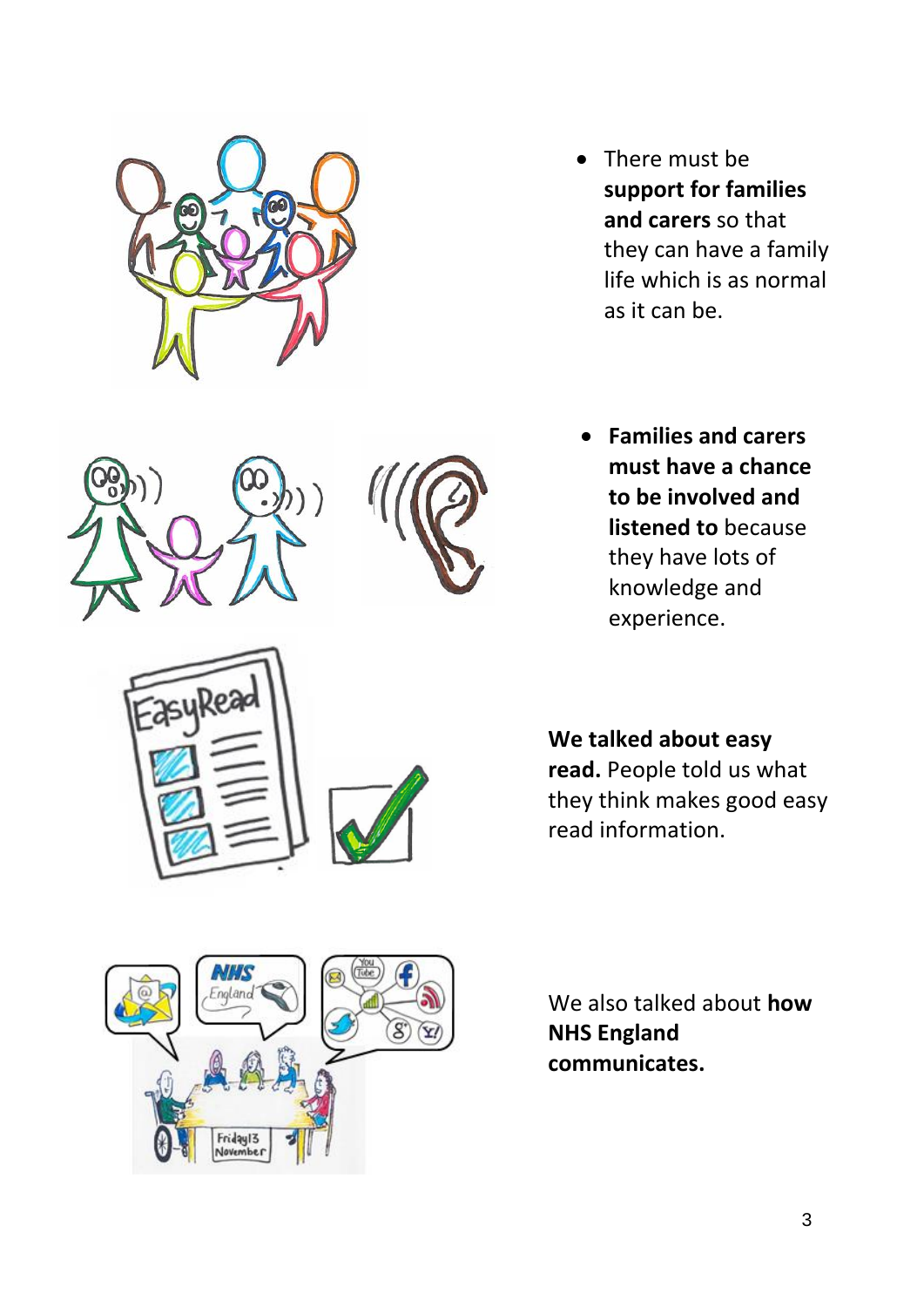



EasyRea

**NHS England Priorities** 



People told us how they want **NHS England to give information** about its work for people with a learning disability.

We talked about **NHS England's priorities** for the health of people with a learning disability.

People told us:

- Information about health should be **easy to understand.**
- **Eye health** (going to the optician) and **dentistry** (going to the dentist) are important too.

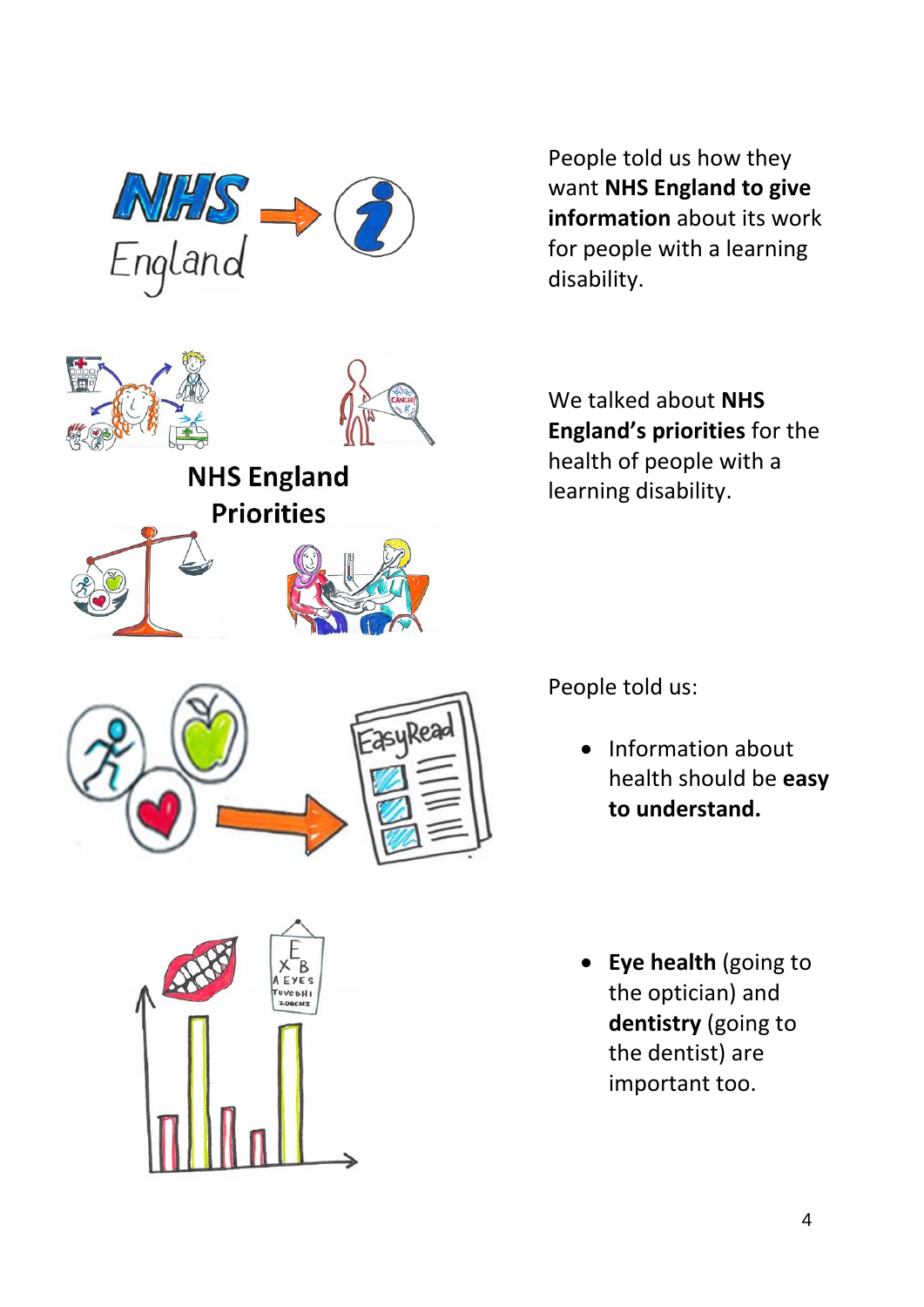

• Staff need support and training to work with people with a learning disability and/or autism.

If you want to get involved with the Forum or share your ideas please contact us!

Email - [LDEngage@nhs.net](mailto:LDEngage@nhs.net) Twitter - @LDEngagement [Facebook](https://www.facebook.com/ld.engagement) – LD Engagement Phone - 0113 8249686.